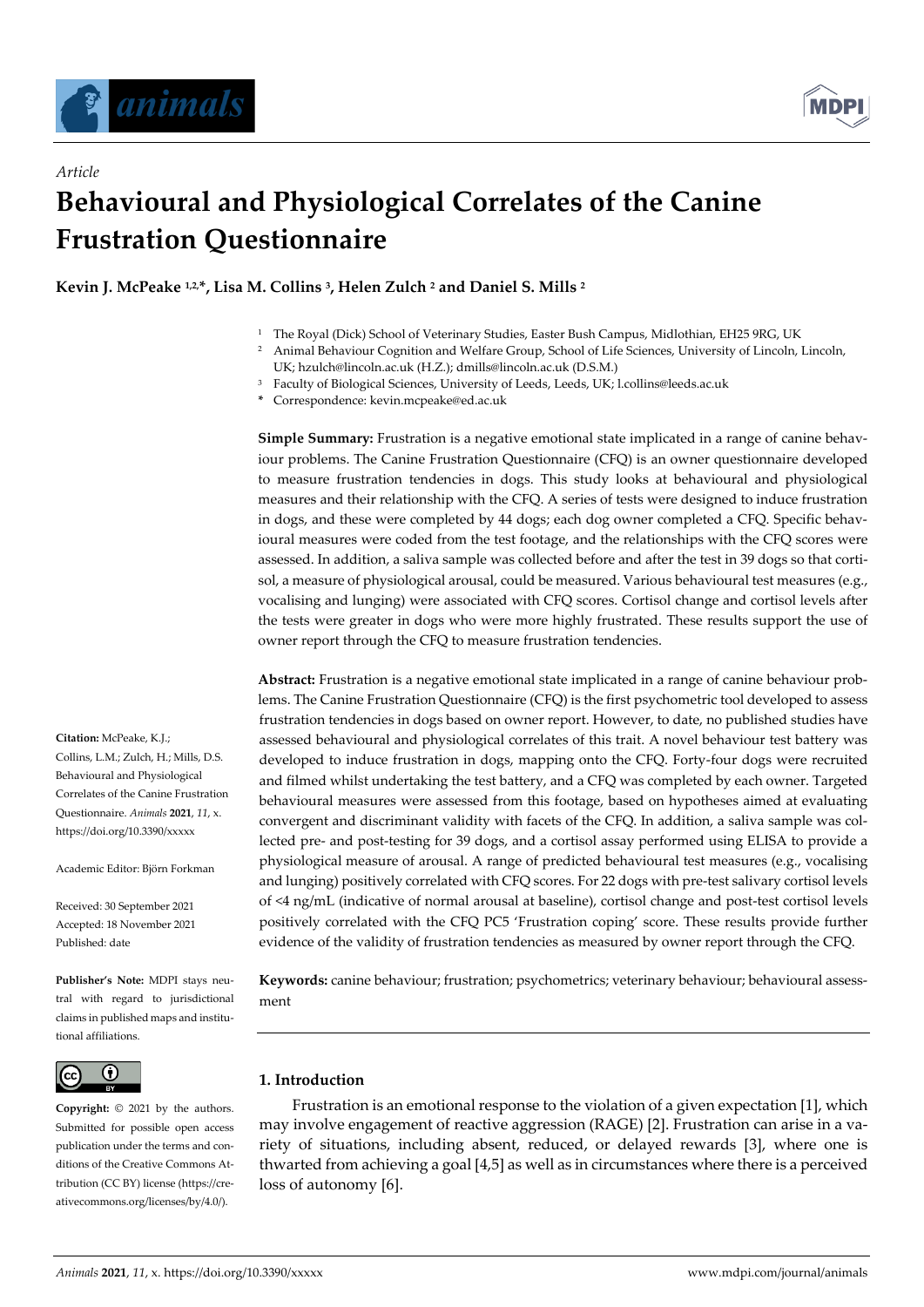Frustration-related behaviours can vary depending on the context, and can include increased efforts to achieve a desired goal [6] and vocalisations [7]. In the field of clinical animal behaviour, frustration has been considered an important negative emotion implicated in a range of common behaviour problems in dogs. Barrier frustration can arise where a dog is thwarted from obtaining a desired stimulus e.g., by a door or leash restraint [6], and can result in redirected [8] and/or aggressive behaviours [9]. Frustration has been highlighted as a key emotional differential within the umbrella term of "separation-related problems" in dogs [10-13]. Links have been described between frustration and the development of repetitive and compulsive behaviour problems [14,15]. Indeed, a lack of autonomous control over the environment occurs in all of these contexts, and is a contextual hallmark for frustration [2].

In the human literature, attention has been given to the study of frustration tendencies as a trait [16-18]. However, in contrast, most studies of frustration in dogs have focused on it as an emotional reaction, typically induced through reinforcement omission and extinction protocols in experimental settings [7,19,20]. A notable exception is the development of the Canine Frustration Questionnaire (CFQ), a psychometric tool for the quantification of frustration tendencies in dogs. The CFQ assesses various manifestations of frustration across common contexts in owned dogs. The CFQ has been shown to be reliable at intra- and inter-rater levels, and has face validity including elements of convergent validity (see McPeake*, et al.* [21] for further details).

A variety of methods have been used to provide behavioural validation of canine psychometric tools. Concurrent validity is where a test correlates highly with another valid test measuring the same construct [22], and has been demonstrated for the Dog Impulsivity Assessment Scale (DIAS), using measures from a laboratory-based delayed reward paradigm [23]. Concurrent validity has also been shown between different questionnaires (the refined Monash Canine Personality Questionnaire [24] and the Dog Personality Questionnaire [25]) that appear to assess the same personality trait [26]. For the validation of any personality or temperament trait scale, the use of a behaviour test battery is preferable, since it has the potential to demonstrate objective validity, as seen by the replication of behaviours across a range of contexts, which is consistent with the characteristics of a psychological trait.

Physiological measures may also form an important part of psychometric validation [22]. The use of salivary cortisol as a potential correlate of interest has yielded mixed results. Dreschel and Granger [27] found that salivary cortisol levels increased following exposure to thunderstorm noise, but they did not correlate with relevant measures from the C-BARQ. However, the time elapsed post-test before collection may be important. Indeed, Lensen*, et al.* [28] found that samples collected 10 min post-test were associated with desirable behaviours as measured by the C-BARQ, whilst samples collected 40 min posttest were associated with non-desirable behaviour.

The primary aim of this study was to demonstrate convergent validity between the CFQ and selected behavioural and physiological measures. This adds value to the current literature on canine frustration through increasing confidence in using the CFQ for the objective quantification of frustration tendencies through owner report.

Most important in the validation process of trait level frustration were the hypotheses that the CFQ Overall Questionnaire Score (OQS) as well as the principal component believed to represent 'general frustration' (PC1) [21], would positively correlate with cumulative measures of vocalisation across all tests in the battery. Vocalisation was selected as the primary behavioural test measure as it could be displayed in all behaviour tests, and is commonly reported as a sign of frustration in dogs in experimental settings [7].

Secondary hypotheses were also generated for other facets of frustration defined by the remaining PCs of the CFQ. It was predicted that positive correlations would be found between: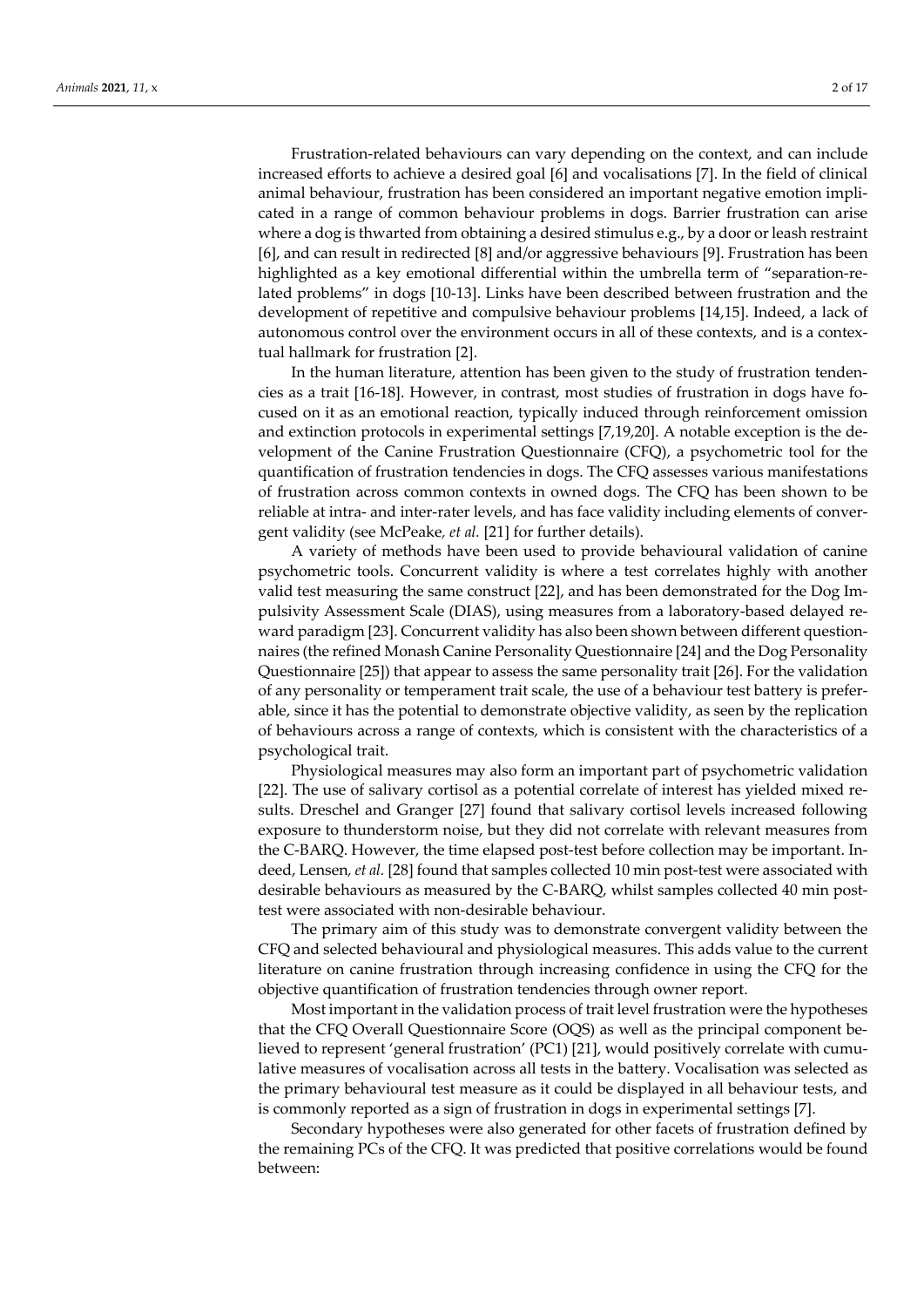- PC2 ('Barrier frustration/perseverance') and lunging (since frustration-related lunging is relevant once the animal has identified that there is a barrier) and potentially vocalising when dogs were unable to access certain items;
- PC3 ('Unmet expectations') and vocalisation when there was a delay to the dog being able to leave the room, and potentially ambulation when the dog was ignored, as a sign of restlessness relating to frustration [7];
- PC4 ('Autonomous control') and the frequency of aggressive behaviours when items were removed from the dog as the animal sought to control the resource, as well as the frequency of pawing/scratching at a barrier separating the dog from an experimenter, as more frustrated dogs would be expected to try to remove the barrier themselves;
- PC5 ('Frustration coping') and both lunging and vocalisation when dogs were unable to access food.

It was also hypothesised that the correlation between each of these behavioural measures and the related CFQ PC should also be higher than its correlation with other CFQ PCs.

From a physiological perspective, it was hypothesised that changes in salivary cortisol after the completion of testing would be greater in those dogs experiencing greater arousal during frustration, as assessed by CFQ OQS/PC scores and their behavioural test correlates.

## **2. Materials and Methods**

#### *2.1. Subjects*

Dogs were recruited in May 2019 through opportunistic sampling of willing owners registered on the University of Lincoln PetsCanDo database [\(http://www.lin](http://www.lincolnpetscando.co.uk/)[colnpetscando.co.uk/,](http://www.lincolnpetscando.co.uk/) accessed on: 12 April 2019), and through known staff/student contacts. Initial criteria for inclusion were that the owner could bring their dog for a single visit to the University of Lincoln, and that there was no restriction on their dog eating around 40–50 small pieces of food to be used during the testing session. Pork cocktail sausage (each piece approximately 0.8 g) were used as food treats, unless the dog had dietary sensitivities, in which case the owner was asked to provide an equivalent number of suitable food treats which the dog would readily consume. Initial exclusion criteria included any known sensory deficit relating to sight or hearing, or the presence of any medical problem which precluded the use of a flat collar/harness and lead. A total of 46 dogs were recruited for the study, with two dogs subsequently excluded due to a failure to habituate to the environment and refusal to consume food in the absence of their owners. The 44 dogs tested were aged from 11 months to 14 years old (average 6 years 0 months). The majority of dogs were neutered: male neutered ( $n = 14, 31.8\%$ , including one 'chemically castrated' with a hormonal implant), female neutered (*n* = 17, 38.6%), male entire (*n*  = 7, 15.9%), female entire (*n* = 6, 13.6%). Bodyweight of dogs ranged from 7 kg to 40 kg (average 19.5 kg). Most dogs were classed as pure bred (*n* = 37, 84.0%), with 7 cross bred dogs (16.0%). Pure bred dogs were comprised of 14 breeds: Australian Kelpie (1), Belgian Malinois (1), Border Collie (2), Border Terrier (7), Cavalier King Charles Spaniel (2), Cocker Spaniel (3), English Springer Spaniel (3), French Bulldog (1), Golden Retriever (1), Hungarian Vizsla (1), Labrador Retriever (12), Large Münsterländer (1), Nova Scotia Duck Tolling Retriever (1), and Shetland Sheepdog (1).

Current medical problems were reported in 12 dogs (seven with orthopaedic problems; four with dermatological problems; one with atypical hypoadrenocorticism), which were all receiving treatment ranging from supplements to prescription medications. Dietary sensitivities were reported in five dogs, which precluded the use of pork cocktail sausages. Current behaviour problems were reported in three dogs, and each of these was receiving psychoactive medication (imepitoin for anxiety and noise sensitivity (1); fluoxetine and imepitoin for high impulsivity and anxiety (1); clomipramine for anxiety when on walks and around traffic (1)). Both behaviour test and CFQ score data were visualised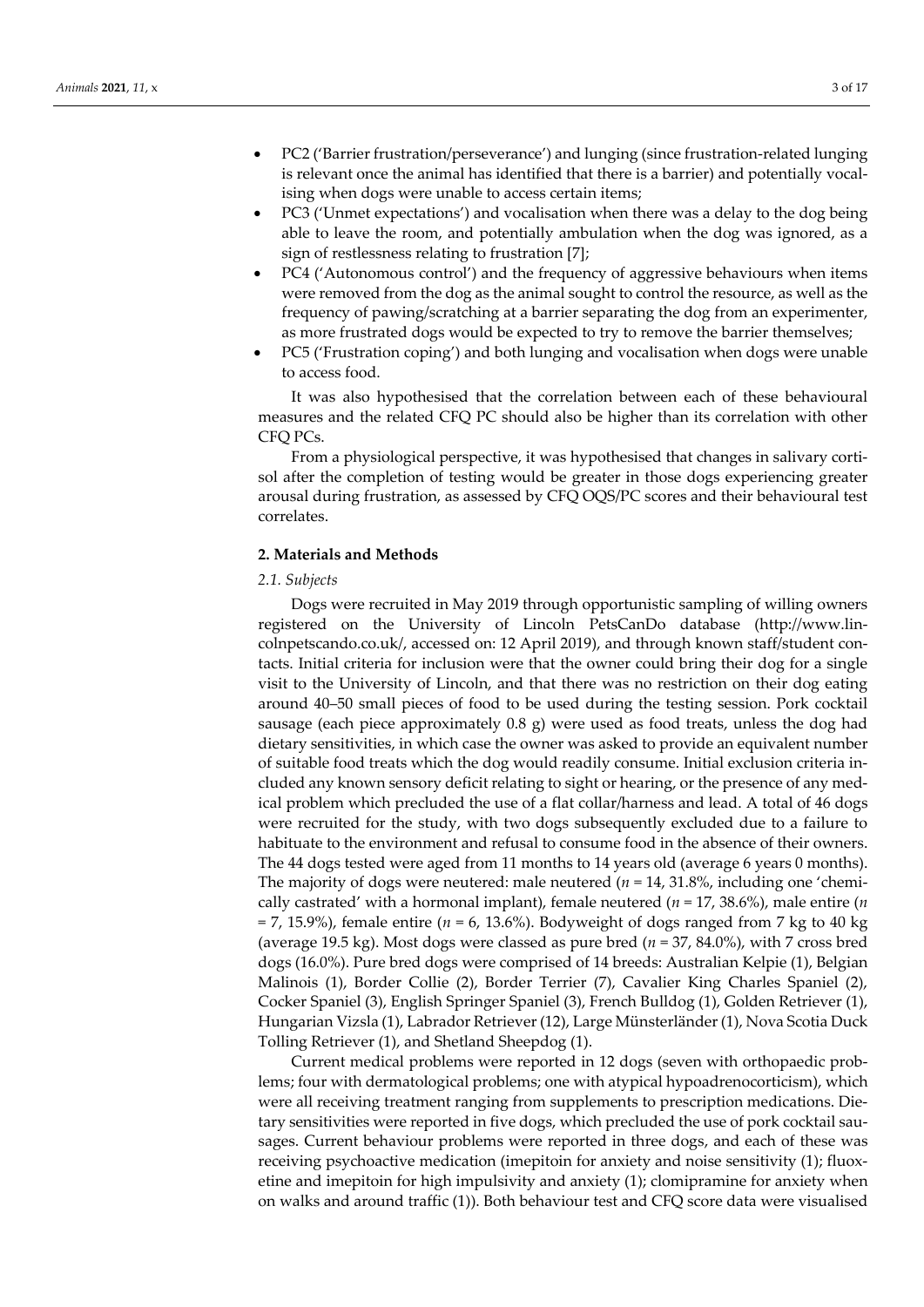from subjects with these reported medical and behavioural problems, in order to evaluate if they were outliers, with a view to their exclusion.

#### Assessment of Frustration Tendencies Using the Canine Frustration Questionnaire

Owners were asked to complete the 21 item Canine Frustration Questionnaire (CFQ) for their dog, and scores were calculated as per McPeake *et al.* [21], generating a single 'overall questionnaire score' (OQS) and five principal component (PC1-5) scores for each dog, each score within a range of 0.2–1.0.

#### *2.2. Behaviour Test Battery*

All tests were developed so that they could be performed in a test room under controlled conditions with a single experimenter and without the need for pre-training. Given the potential for lunging behaviour, dogs were either fitted with a flat, non-tightening buckle collar (Halti® Collar, Company of Animals, Surrey, UK), or their own flat collar/harness, if their owner preferred. An elastic bungee lead (Halti® All-in-one Lead, Company of Animals, Surrey, UK) was used to provide some shock absorbance and reduce the potential for discomfort during lunging whilst on lead during the tests.

Existing behaviour tests purportedly inducing frustration in dogs were identified from relevant literature, and assessed for inclusion/adaptation. Details of the tests can be found in Table 1, with their potential association with different elements of frustration as assessed by CFQ (described in Supplementary Materials Table S1–S5). These are: Test 1— Downshifting; Test 2—Inability to access items; Test 3—Delayed leaving; Test 4—Dog ignored; Test 5—Access to food denied, tethered; and Test 6—Dog left alone. A pilot study of the test battery was performed with two dogs, and no revisions were made. Full details of the test protocols can be found in Supplementary Material Figure S1, with sample videos showing their execution in practice in Supplementary Material Video S1.

| <b>Test</b>    | <b>Test Name</b>                                        |                                                                                                                                                                                                                                           | Source/modification in                                                                                         | Duration  |
|----------------|---------------------------------------------------------|-------------------------------------------------------------------------------------------------------------------------------------------------------------------------------------------------------------------------------------------|----------------------------------------------------------------------------------------------------------------|-----------|
| no.            |                                                         | <b>Summary of Details of Test</b>                                                                                                                                                                                                         | <b>Proposed Test</b>                                                                                           | (Minutes) |
| 1a             | High value (4 treats)                                   | Dog's name called, offered 4 small treats. Repeated 5<br>times in total, 10 s interval between trials-delayed<br>reward                                                                                                                   | [7,20]                                                                                                         |           |
| 1 <sub>b</sub> | Low value (1 treat)                                     | Dog's name called, then offered 1 small treat. Repeated 5 Downshift in quantity rather<br>times in total, 10 s interval between trials-reduced<br>reward                                                                                  | than quality; reduced<br>number of trials/test                                                                 | 2         |
| 1 <sub>c</sub> | No treat                                                | Dog's name called, then offered empty hand/no treat.<br>Repeated 3 times in total, 10 s interval between trials-<br>absent reward                                                                                                         | duration                                                                                                       |           |
| 2a             | Inability to access items                               | Dog attached to wall tie out by lead. A range of toys are<br>placed out of reach by experimenter.                                                                                                                                         |                                                                                                                |           |
| 2 <sub>b</sub> | Ease of removal of a<br>range of items                  | After accessing items for 30 s, experimenter removes<br>items.                                                                                                                                                                            | Developed de novo                                                                                              | 2         |
| 3              | Delay in leaving a room<br>when lead clipped on         | Lead clipped on dog, safety/baby gate partially opened<br>and motion to leave room, however experimenter<br>remains stationary for 1 min.                                                                                                 | Developed de novo                                                                                              | 1         |
| 4              | Dog ignored whilst in<br>test room                      | Experimenter sits on sofa in room reading book for 5 min<br>ignoring dog.                                                                                                                                                                 | Developed de novo                                                                                              | 5         |
| 5              | Ability to access food<br>denied, restrained by<br>lead | Dog on lead held by experimenter. Treat thrown in front<br>of dog, dog permitted to access it. Repeated 5 times in<br>total, 10 s interval between trials. 6th treat thrown<br>beyond reach of dog, not permitted access to it for 1 min. | $[29]$<br>Increased number of treats<br>before access denied;<br>thwarted by lead rather than<br>body blocking | 2         |

**Table 1.** Details and durations of frustration tests within test battery. For those based on existing tests, source, and modification(s) are stated.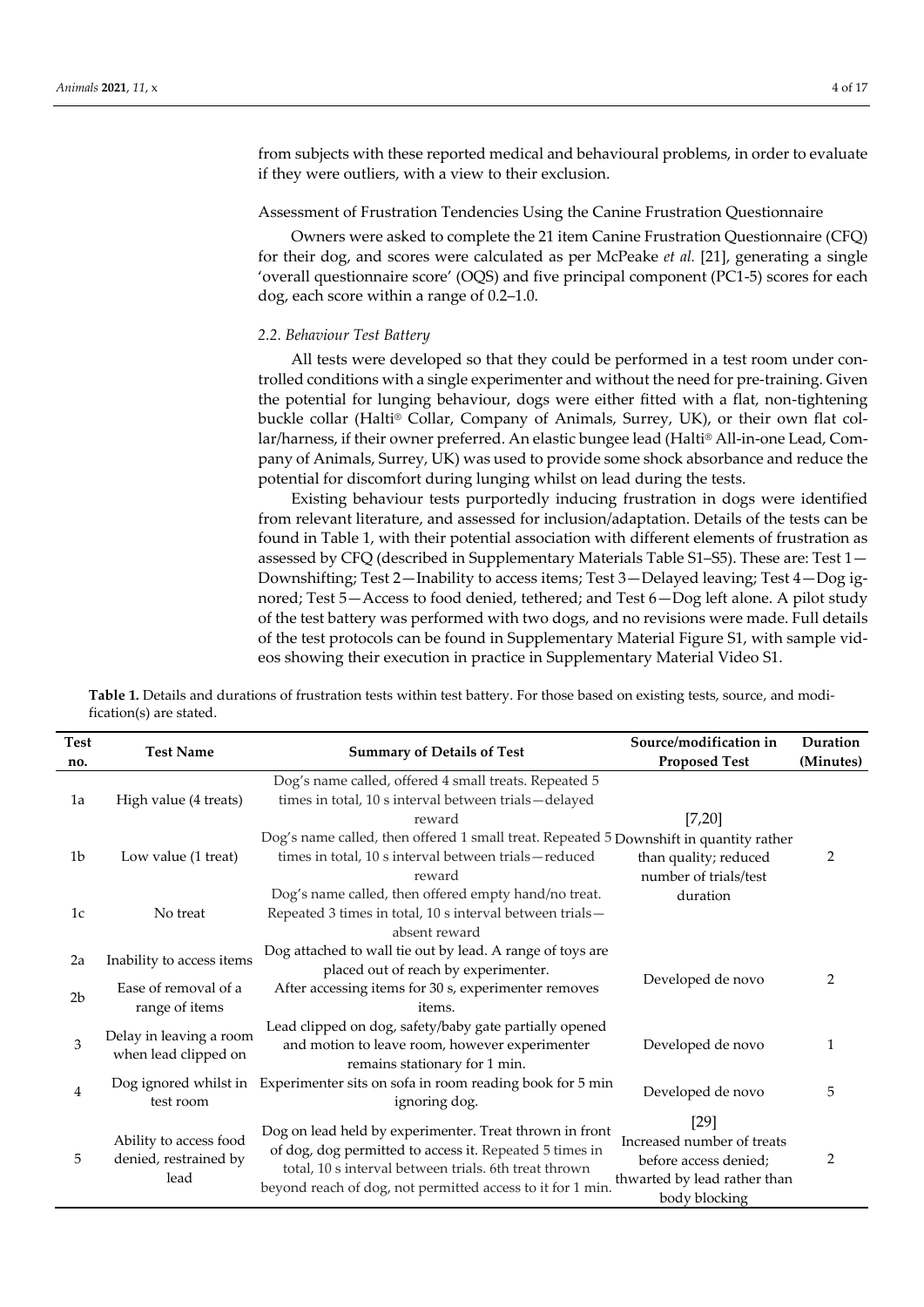| bа | Left alone, experimenter | Experimenter leaves dog in test room for 30 s, out of                                                          | [29] Left alone by       |  |
|----|--------------------------|----------------------------------------------------------------------------------------------------------------|--------------------------|--|
|    | out of sight             | sight of dog, outside test room.                                                                               | experimenter rather than |  |
| 6b |                          | Left alone, experimenter Experimenter leaves dog in test room for 30 s, in sight of owner, in room rather than |                          |  |
|    | in sight                 | dog separated by safety/baby gate.                                                                             | tethered                 |  |

## *2.3. Salivary Cortisol*

Saliva collection was attempted in all dogs. Pre-test saliva samples were taken after habituation, immediately before commencing the battery of behaviour tests; post-test saliva samples were collected 2 min after the end of the test battery (as per the protocol of de Carvalho*, et al.* [30]). Saliva was collected using sterile flocked nylon swabs (Thermo Scientific™ Sterilin™ flocked plain swab, Thermo Scientific, Cambridge, UK; Cat.no. 11399173). Food treats were held in the experimenter's left hand to encourage the dog to approach/sniff the hand and to stimulate saliva production. A swab was gently inserted into the buccal pouch and rolled around for approximately 5–10 s, or until saliva was evident on the swab tip. The swab was instantly re-sheathed and kept on an ice pack. Within 1 h, swab tips were then cut off into Eppendorf tubes and then frozen at −20 °C, before being transferred to a freezer maintained at −80 °C within 24 h for storage. All sample storage and laboratory analyses were performed at Joseph Banks Laboratories, University of Lincoln in January 2020.

Samples were thawed at room temperature, and centrifuged for 10 s at 6000× *g*. A sterile pipette was used to harvest the pooled saliva from the bottom of the Eppendorf tube. Analysis of cortisol was performed using a species independent cortisol enzymelinked immunosorbent assay (ELISA) kit (DetectX®, Arbor Assays, Ann Arbor, MI, USA, Cat. No. K003-H1W/X012-1EA). The product protocol for analysing salivary cortisol from the samples was followed [\(https://www.arborassays.com/documentation/inserts/K003-](https://www.arborassays.com/documentation/inserts/K003-H.pdf) [H.pdf,](https://www.arborassays.com/documentation/inserts/K003-H.pdf) accessed on: 7 January 2020). A plate reader (Bio-Rad iMarkTM Microplate reader, software MPM 6) was used at 450 nm, as per the ELISA kit instructions, to generate the results.

## *2.4. Test Room Set-Up*

All testing was conducted within the Animal Behaviour Clinic, University of Lincoln (https://animalbehaviourclinic.lincoln.ac.uk/, accessed on: 7 April 2019). The test room measured 7.35 × 5.15 metres, with permanent non-slip rubber flooring throughout, and had in place a metal wall tie with a 2-metre long bungee lead attached. The test room was separated from a short corridor by a 1-metre-tall metal safety/baby gate, with a solid door leading to the main corridor. Air conditioning was set to maintain air temperature at 21 °C throughout all testing. A thick fleece blanket and bowl of water were provided within the room for the dog to use if so desired. The test room set up is shown in Figure 1.

All testing was filmed using four GoPro™ Hero5Session cameras (product number: CHDHS-502; 4 K resolution, 30 frames per second). Cameras were mounted on tripods, with one positioned in each corner of the room to capture video and audio of the testing. A GoPro™ Wi-Fi Smart Remote Control (product number: GP2039) was used to synchronise the start of recording of all four cameras.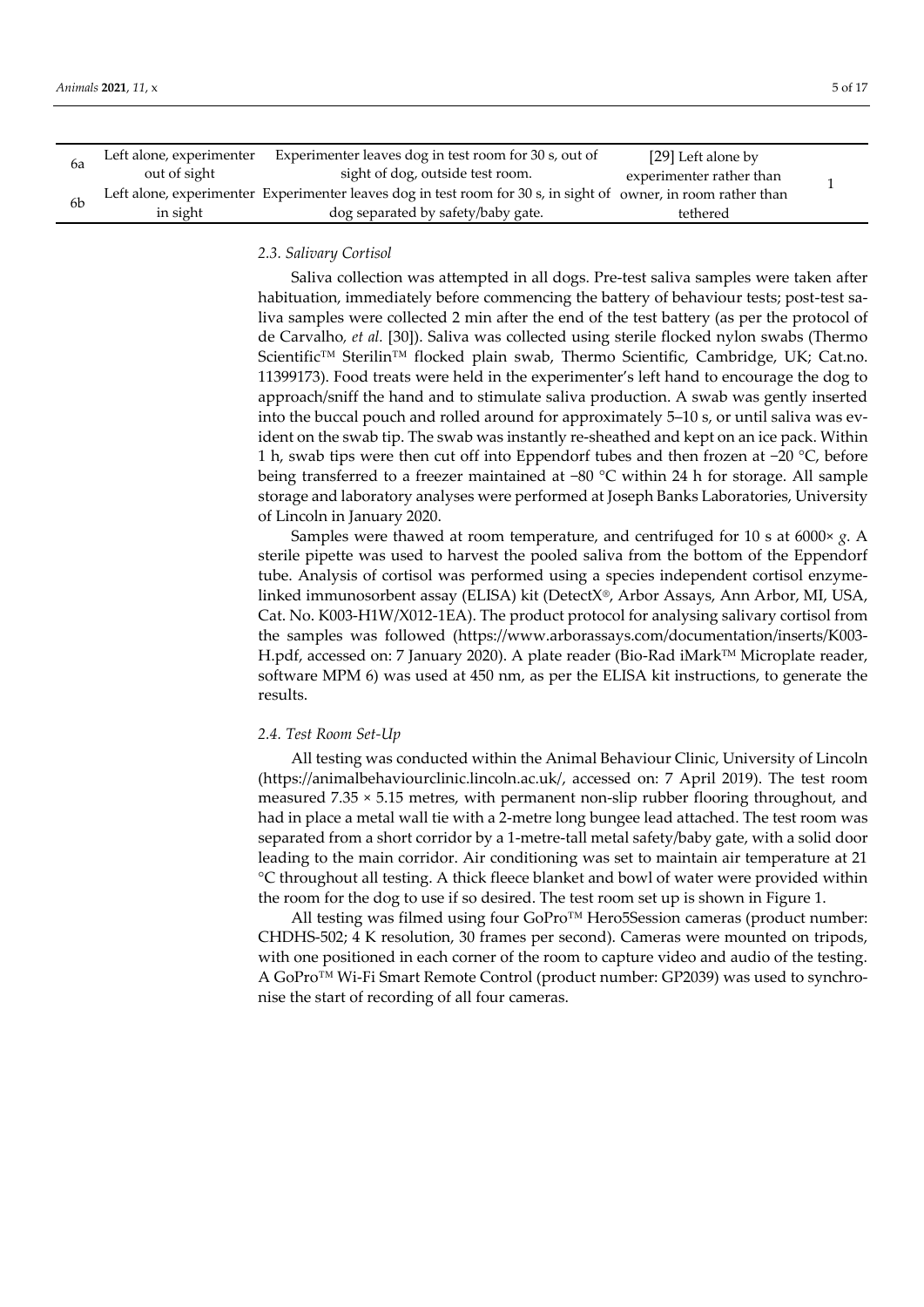

Figure 1. Layout of test room for behavioural tests (sizes are approximate and not to scale).

# *2.5. Test Schedule*

After arrival in the test room, each dog was given around 10 min to habituate, where they could explore the room off lead. During testing, after each short test, the dog was permitted access to what was being denied. Regular 2-min breaks were included, which took place in the test room between tests, with a longer toilet break outside of the test room approximately half-way through the test battery. Overall, the full test schedule took approximately 37 min including habituation and breaks. Strategies were determined a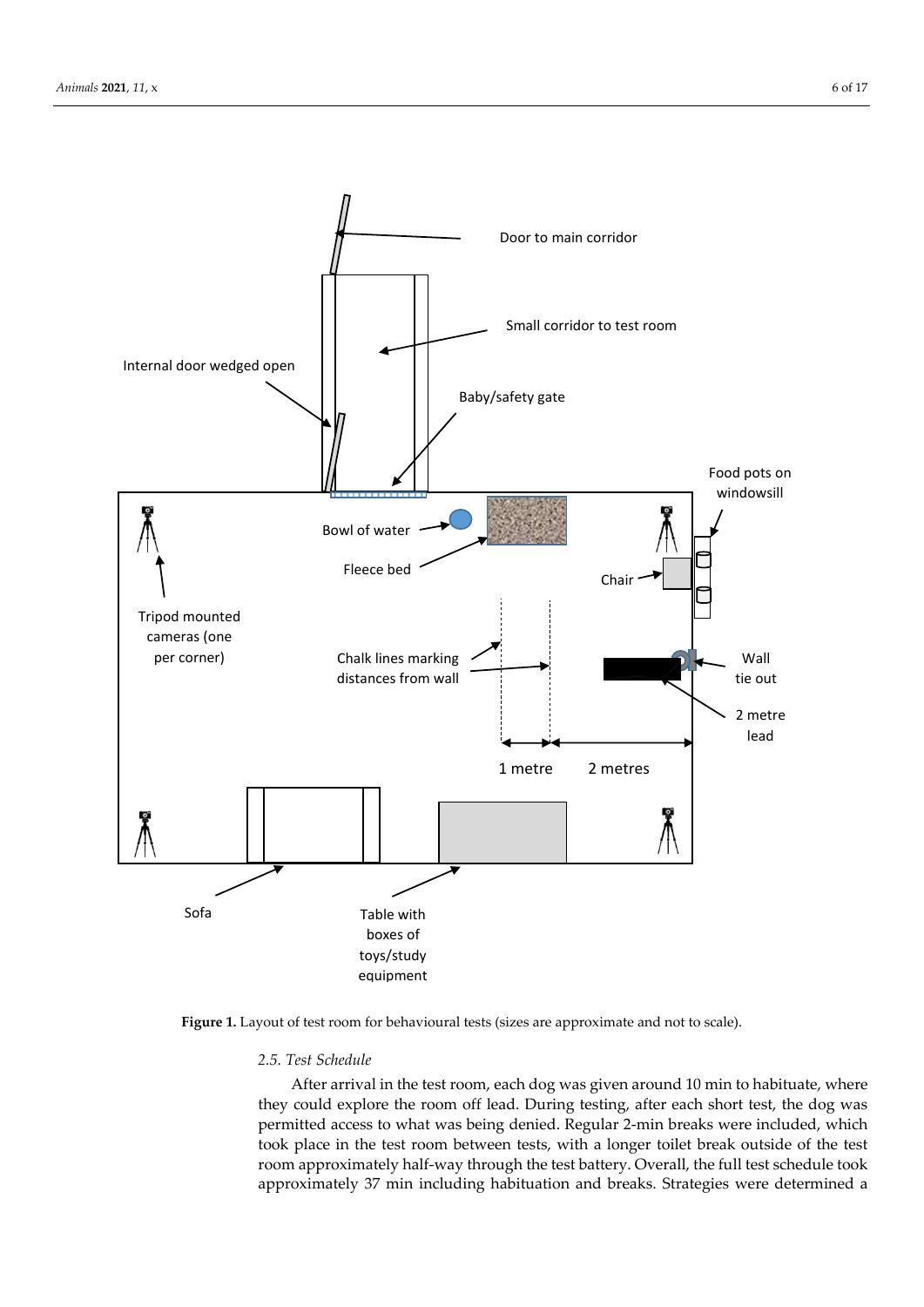priori to deal with any aggressive behaviours or excessive frustration arising during testing. Additionally, a protocol was developed for the end of each test to ensure that undesirable behaviours (e.g., jumping up or vocalising) were not reinforced, the experimenter would wait for, or request, a more appropriate behaviour before allowing the dog to access what it could not previously obtain. A detailed guide to each test, including these strategies, is provided in Supplementary Material Figure S1.

The test order was counterbalanced so that every other dog undertook the tests either from 1 to 6, or from 6 to 1 (see Supplementary Material Tables S6 and S7).

#### *2.6. Ethogram*

An ethogram detailing the behavioural measures and corresponding tests selected for correlational analysis with CFQ is shown in Table 2.

**Table 2.** Ethogram detailing behavioural measures and corresponding tests selected for correlational analysis with CFQ.

| Category                          | <b>Behaviour</b>   | <b>Definition</b>                                                                                                      | <b>Measure</b> | <b>Test</b>   |
|-----------------------------------|--------------------|------------------------------------------------------------------------------------------------------------------------|----------------|---------------|
|                                   | Bark               | Staccato vocalization                                                                                                  | Frequency      | ALL           |
| Vocalising                        | Whine              | Prolonged moan                                                                                                         | Frequency      | ALL           |
| Barrier related                   | Lunge<br>(on lead) | When on lead a forward movement<br>whereby the dog reaches the full<br>extent of the lead                              | Frequency      | Tests 2 and 5 |
| behaviour                         | Paw/scratch gate   | Pawing/scratching movement of a<br>front paw on the safety/baby gate                                                   | Frequency      | Test 6a/6b    |
| Ambulation                        | Ambulating         | Action of walking or running for at<br>least 2 steps                                                                   | Duration       |               |
|                                   | Sit                | Sitting with hind legs in a flexed<br>position and front legs in a stretched<br>position (may be rest against a wall). | Duration       | Test 4        |
| Body posture<br>(when stationary) | Lying down         | Lying in a lateral or a ventral<br>position, with head up or down and<br>eyes open or closed.                          | Duration       |               |
|                                   | Stand              | Standing position, supported by 3 or<br>4 legs.                                                                        | Duration       |               |

## *2.7. Coding of Video Footage*

Video footage from each camera was transferred and saved in a file linked to the subject's assigned code. The software Solomon Coder© 2019 (Péter; Version: beta 19.08.02) was used as a platform for manual key-press coding of the selected behavioural variables. The primary author (KM) performed all coding, and results for each dog were subsequently saved in Microsoft Excel files.

#### *2.8. Inter-Rater Reliability*

In order to test for inter-rater reliability, double coding of 11 randomly selected dogs (25%) was undertaken by a second coder with a post-graduate qualification in Clinical Animal Behaviour and previous experience of coding behaviour using the same software.

#### *2.9. Statistical Analysis*

All statistical analyses were conducted using IBM SPSS Version 25. Visual assessment of histograms of CFQ OQS/PC scores in the population of 44 dogs tested together with Kolmogorov–Smirnov tests revealed that OQS, PC2, PC3, and PC4 scores were normally distributed ( $p > 0.05$ ), whereas PC1 and PC5 were not normally distributed ( $p < 0.05$ ). Nonparametric tests were therefore used for statistical analysis. Values for all subsequent tests were deemed significant at the *p* < 0.05 level, without correction for multiple testing given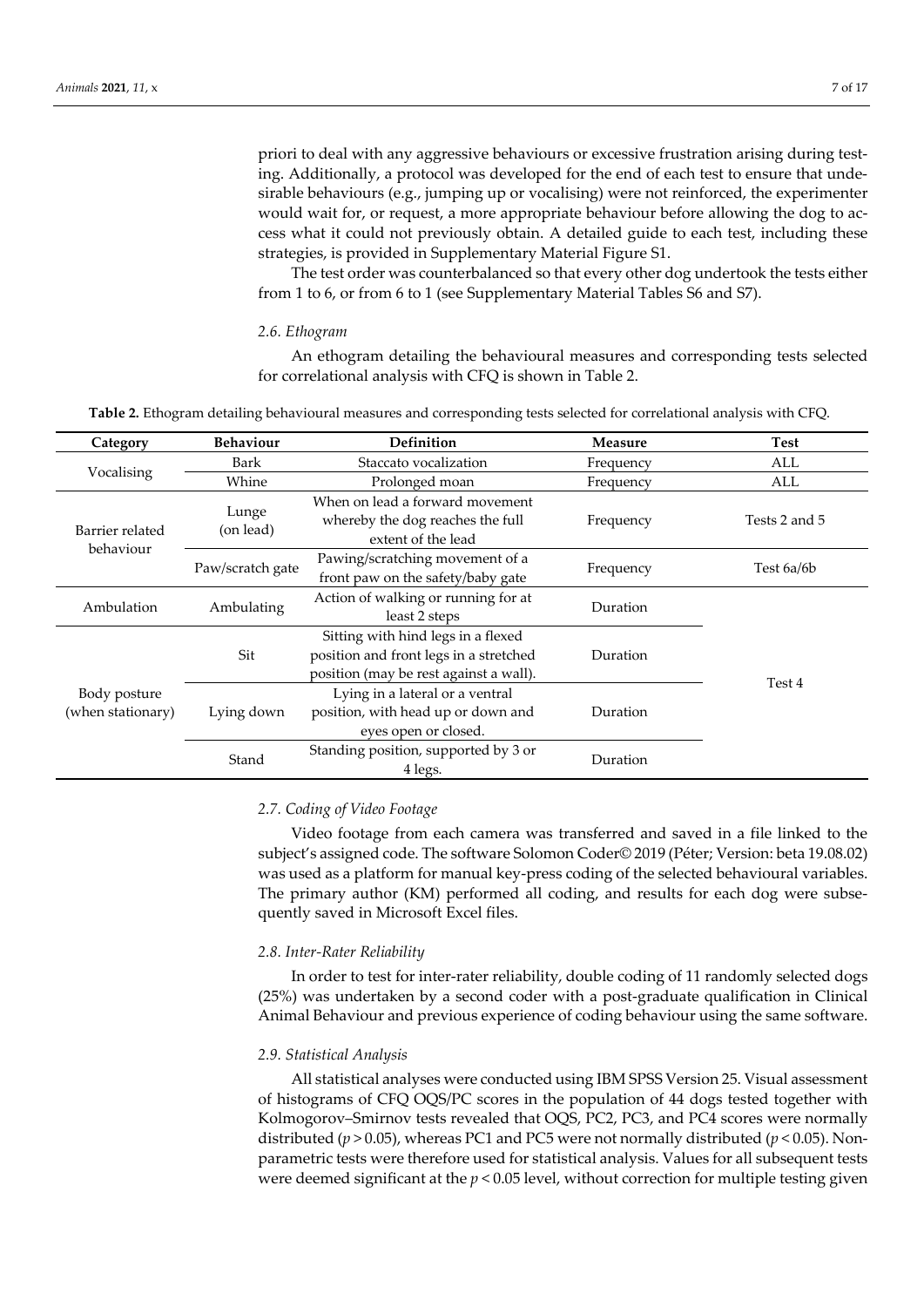the a priori rationale for the hypotheses being tested. For all correlational analysis, values of 0.5–1.0 were deemed 'strong', 0.3–0.49 deemed 'moderate', and <0.299 weak.

Inter-rater reliability assessment (IRR) was assessed using a two-way mixed, absolute agreement, average-measures intraclass correlation coefficient (ICC) for the seven behavioural measures. Mann–Whitney tests were used to compare the data of the two populations used in the experimental counterbalance.

To test the hypothesis that CFQ OQS and PC1 (General frustration) would be associated with cumulative measures of vocalising—the number of tests where vocalising (barking/whining) occurred, and, the total frequency of vocalising (barking/whining)—across all tests in the battery, Spearman's correlation coefficient was used.

For the secondary hypotheses, correlational analyses were initially performed with the selected behavioural measures of single tests and the corresponding element of CFQ (i.e., PC2-5). Where associations were established, further correlational analyses of the behavioural measure versus the other PCs (PC2-5) were undertaken to examine the hypothesis concerning the strength of association with the primary PC of interest.

Mann–Whitney tests were used to establish whether the distribution of CFQ scores obtained from the population of dogs used in testing was significantly different to the population of dogs used in the development of the original questionnaire.

To test the hypothesis that changes in salivary cortisol during the test battery would be associated with CFQ OQS/PC scores and vocalising measures, Spearman's correlation coefficient was used. For salivary cortisol levels in dogs, 4 ng/mL has been proposed as a threshold for 'stress' [30,31]. Test subjects with pre-test cortisol levels of >4 ng/mL were removed, as they represented individuals who were already highly physiologically aroused at the onset of the test; measuring the change in salivary cortisol in this subgroup over the course of test battery may undermine the test hypothesis. Associations were also tested between CFQ OQS/PC scores and absolute salivary cortisol levels, both pre-test and post-test. Mann–Whitney tests were used to test for differences in CFQ OQS/PCs in dogs grouped by post-test cortisol levels less or greater than 4 ng/mL.

#### **3. Results**

#### *3.1. Inter-Rater Reliability and Testing for Order Effects*

Intraclass correlation coefficients (ICC) were very high in all cases (>0.928; average 0.987). Full details for the ICC for each behavioural measure can be found in Supplementary Material Table S8. CFQ OQS and PC1-5 scores for the two groups used in the counterbalancing test order did not significantly differ, nor was there a difference between the two subgroups in the frequency of key behavioural measures (Supplementary Material Tables S9 and S10).

#### *3.2. Relationship between Vocalising and CFQ OQS/PC1 (General Frustration) Scores*

There was a moderate positive correlation between the CFQ OQS and total number of tests in which vocalising occurred ( $r_s$  = 0.383,  $n$  = 39,  $p$  = 0.016), as well as the total frequency of vocalisation across all tests ( $r_s$  = 0.339,  $n = 39$ ,  $p = 0.035$ ). There were no significant correlations between these behavioural measures and CFQ PC1 (*r<sup>s</sup>* = 0.203, *p* = 0.216, and  $r_s = 0.204$ ,  $p = 0.524$  respectively.

## *3.3. Relationship between Single Test Measures and CFQ PC2-5*

In relation to barrier frustration (PC2) and the total frequency of lunging in Test 2 (inability to access items), there was no significant correlation when including all dogs (*r<sup>s</sup>* = 0.235, *p* = 0.134, *n* = 44). However, on visual inspection of the scatterplot, it was decided to test for an association between PC2 and only those dogs who lunged greater than twice (i.e., 3 and above) during the test. This revealed a moderate positive correlation ( $r_s$  = 0.431, *p* < 0.017, *n* = 30). There was no significant correlation between PC2 and vocalising in test 2 (*r<sup>s</sup>* = 0.064, *p* = 0.685).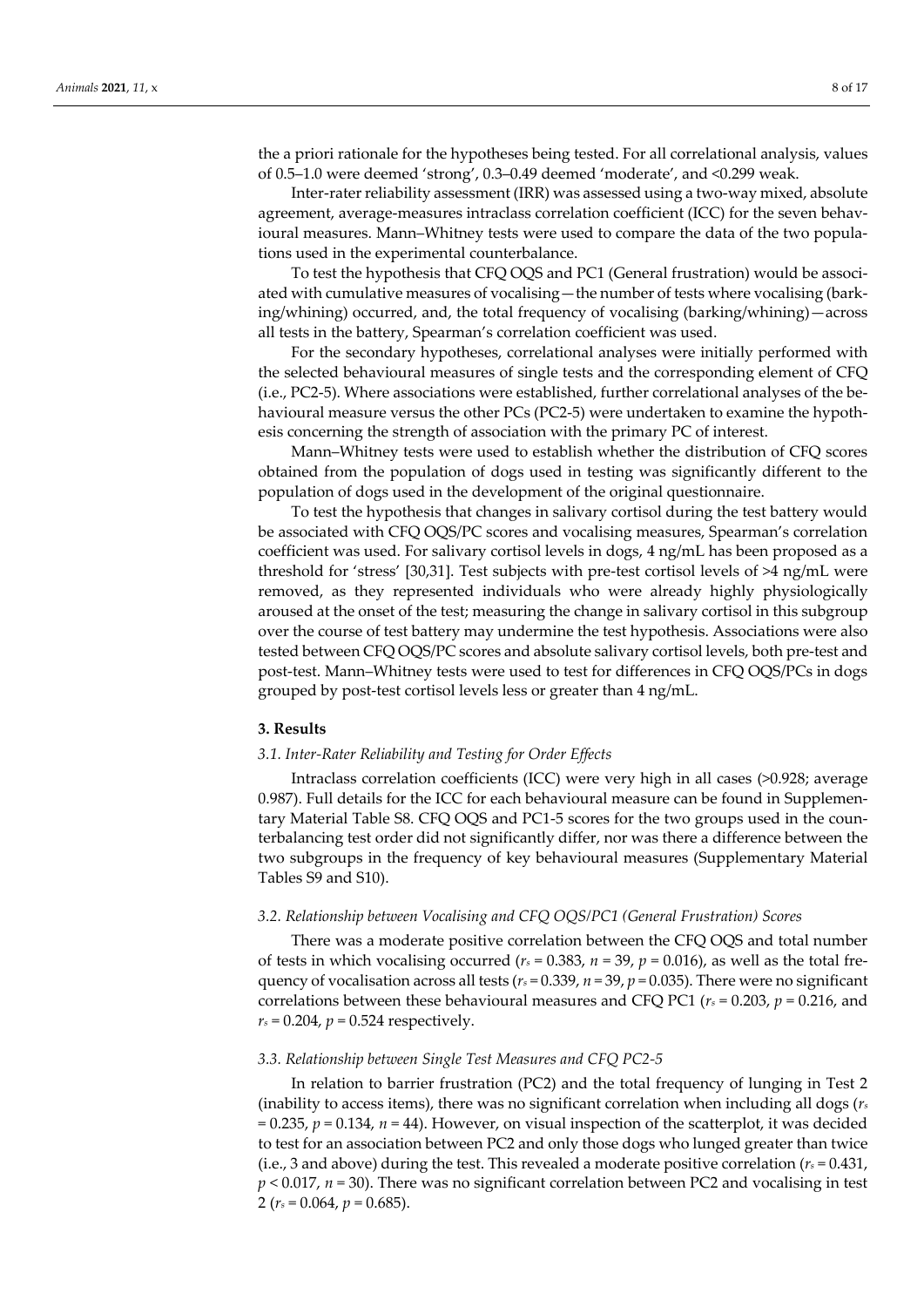For unmet expectations (PC3), the frequency of vocalising in Test 3 (delayed leaving) significantly positively correlated with the score on this PC ( $r<sub>s</sub>$  = 0.313, all  $p$  = 0.038). There was no significant correlation between PC3 score and duration of ambulation in Test 4 (dog ignored)  $(r_s = 0.146, p = 0.344)$ .

There was a significant positive correlation ( $r<sub>s</sub> = 0.376$ ,  $p = 0.012$ ) between PC4 (Autonomous control) scores and frequency of pawing/scratching at the barrier when separated from the experimenter in Tests 6a/6b (dog left alone). No aggressive behaviours were displayed in test 2b (removal of items following test 2a), so no analysis was performed.

There was a significant positive correlation ( $r<sub>s</sub> = 0.447$ ,  $p = 0.003$ ) between PC5 (Frustration coping) and the frequency of vocalisation in Test 5 (access to food denied, tethered). There was no significant correlation between PC5 and frequency of lunging in Test 5 (*r<sup>s</sup>* = 0.074, *p* = 0.639), and the scatterplot did not suggest an association between PC5 and those dogs who lunged greater than twice, unlike the PC2/Test 2 (inability to access items) relationship above.

Generally, the correlation was higher for the significant correlations described above compared to the behavioural measure and other PCs (see Supplementary Material Table S11), with the exception of the frequency of vocalising in Test 3 (delayed leaving) and PC3, which correlated more highly with PC5. This latter relationship was predicted (see Supplementary Materials Table S5).

## *3.4. Comparison of CFQ Scores in Behaviour Test Dogs and the Wider Population*

There was no significant differences in the CFQ OQS, nor PC1, PC4, or PC5 scores of the test population and the population used in the development of CFQ (*n* = 2346; *[21]*. However, the behaviour test group scored significantly higher for PC2 (barrier frustration) and PC3 (unmet expectations) ( $p's = 0.041$  and 0.003, respectively) (see Supplementary Material Table S12 for full results).

#### *3.5. Salivary Cortisol*

Paired saliva samples were successfully collected from 39 dogs. Pre-test cortisol levels exceeded the 4 ng/mL threshold for 17 dogs. For the remaining 22 dogs, median salivary cortisol levels pre-test were 2.9 ng/mL (range 0.20 to 3.81 ng/mL) and post-test were 3.04 ng/mL (range 0.90 to 6.90), with a pre- to post test-change of 0.43 ng/mL (range −2.59 to +6.70 ng/mL).

There was a significant positive correlation between CFQ PC5 ('Frustration coping') and pre-test to post-test change in cortisol ( $r_s$  = 0.525,  $p$  = 0.012; Figure 2). Additionally, there was an association between CFQ PC5 ('Frustration coping') and post-test cortisol (*r<sup>s</sup>* = 0.477, *p* = 0.025). There were no significant associations between the other measures (full data in Supplementary Material Table S13).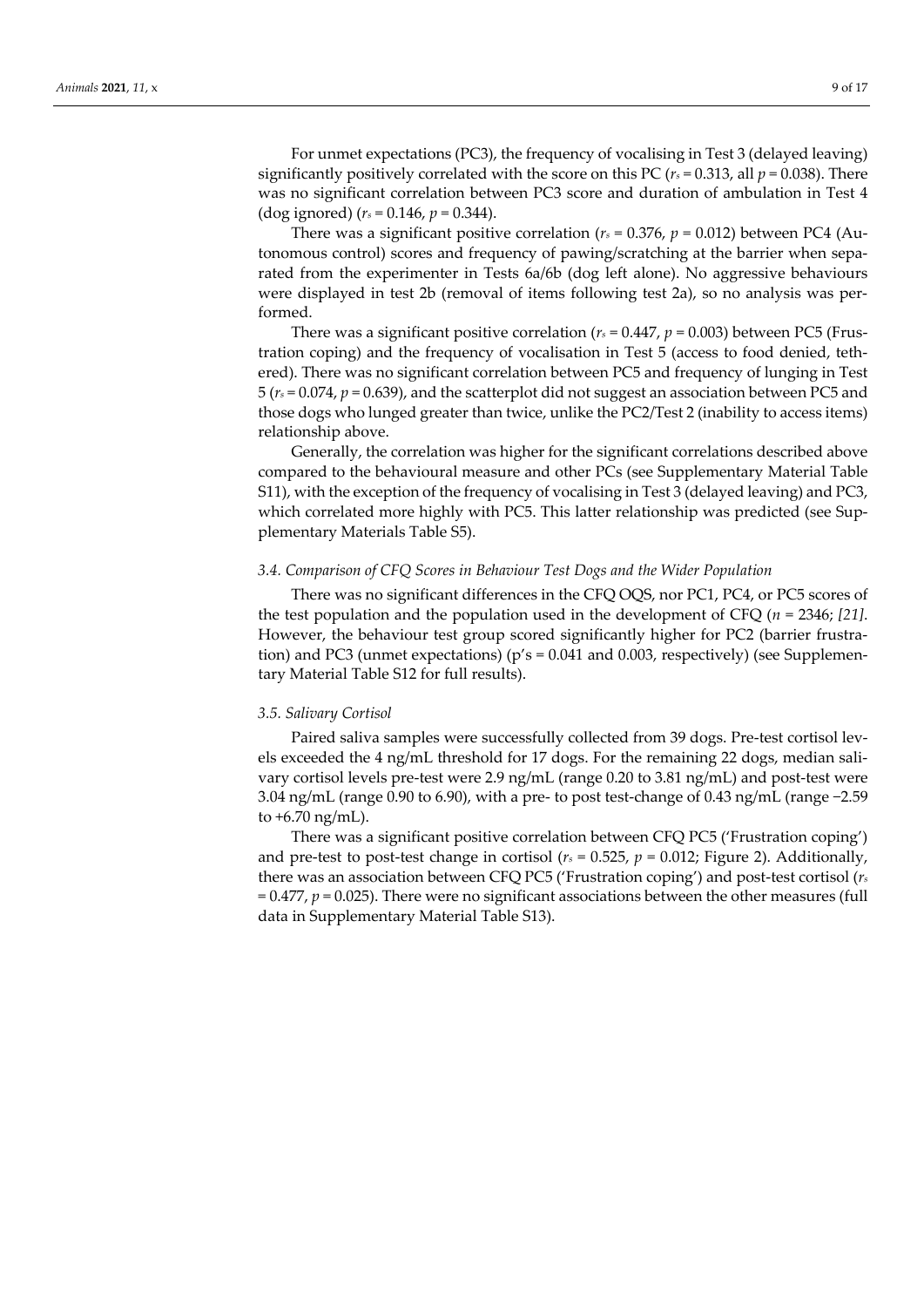

**Figure 2.** Scatter plot of CFQ PC5 ('Frustration coping') score versus pre-test to post-test cortisol change (ng/mL).

Median scores for CFQ OQS/all PCs, as well as vocalising measures, were numerically greater in the group of dogs with post-test cortisol  $\geq$ 4.0 ng/mL ( $n = 7$ ) than those with levels <4.0 ng/mL (*n* = 15) (Table 3). Mann–Whitney tests revealed that this difference was statistically significant for CFQ PC5, and total number of tests where vocalising was observed.

**Table 3.** Comparison of CFQ/PC scores and vocalising measures from behaviour test battery between 'post-test cortisol <4.0 ng/mL group' and 'post-test cortisol >4.0 ng/mL group' using Mann–Whitney tests

|                                           | <b>Median Score</b>                    |                                        |                          |          |                           |
|-------------------------------------------|----------------------------------------|----------------------------------------|--------------------------|----------|---------------------------|
| Measure                                   | Post-Test Cortisol <4.0<br>ng/mL Group | Post-Test Cortisol >4.0<br>ng/mL Group | <b>Mann Whitney</b><br>U | Z        | Exact sig. (2)<br>Tailed) |
|                                           | $(n = 15)$                             | $(n=7)$                                |                          |          |                           |
| CFO OOS                                   | 0.45                                   | 0.51                                   | 31.500                   | $-1.482$ | 0.138                     |
| CFO PC1                                   | 0.44                                   | 0.40                                   | 52.500                   | 0.000    | 1.000                     |
| CFO PC2                                   | 0.55                                   | 0.70                                   | 32.000                   | $-1.450$ | 0.147                     |
| CFO <sub>PC3</sub>                        | 0.55                                   | 0.65                                   | 35,000                   | $-1.241$ | 0.214                     |
| CFO PC4                                   | 0.32                                   | 0.44                                   | 31.500                   | $-1.491$ | 0.136                     |
| CFO PC5                                   | 0.40                                   | 0.53                                   | 21.500                   | $-2.219$ | $0.027*$                  |
| Vocalising-total number of<br>tests       | 3.0                                    | 7.0                                    | 17.500                   | $-2.156$ | $0.031*$                  |
| Vocalising—total frequency (all<br>tests) | 10.0                                   | 110.5                                  | 26,000                   | $-1.481$ | 0.139                     |

\*significant at p<0.05 level

CFQ = Canine frustration questionnaire; OQS = Overall questionnaire score; PC = principal component, where: PC1 ('General frustration'); PC2 ('Barrier frustration/perseverance'); PC3 ('Unmet expectations'); PC4 ('Autonomous control'); PC5 ('Frustration coping').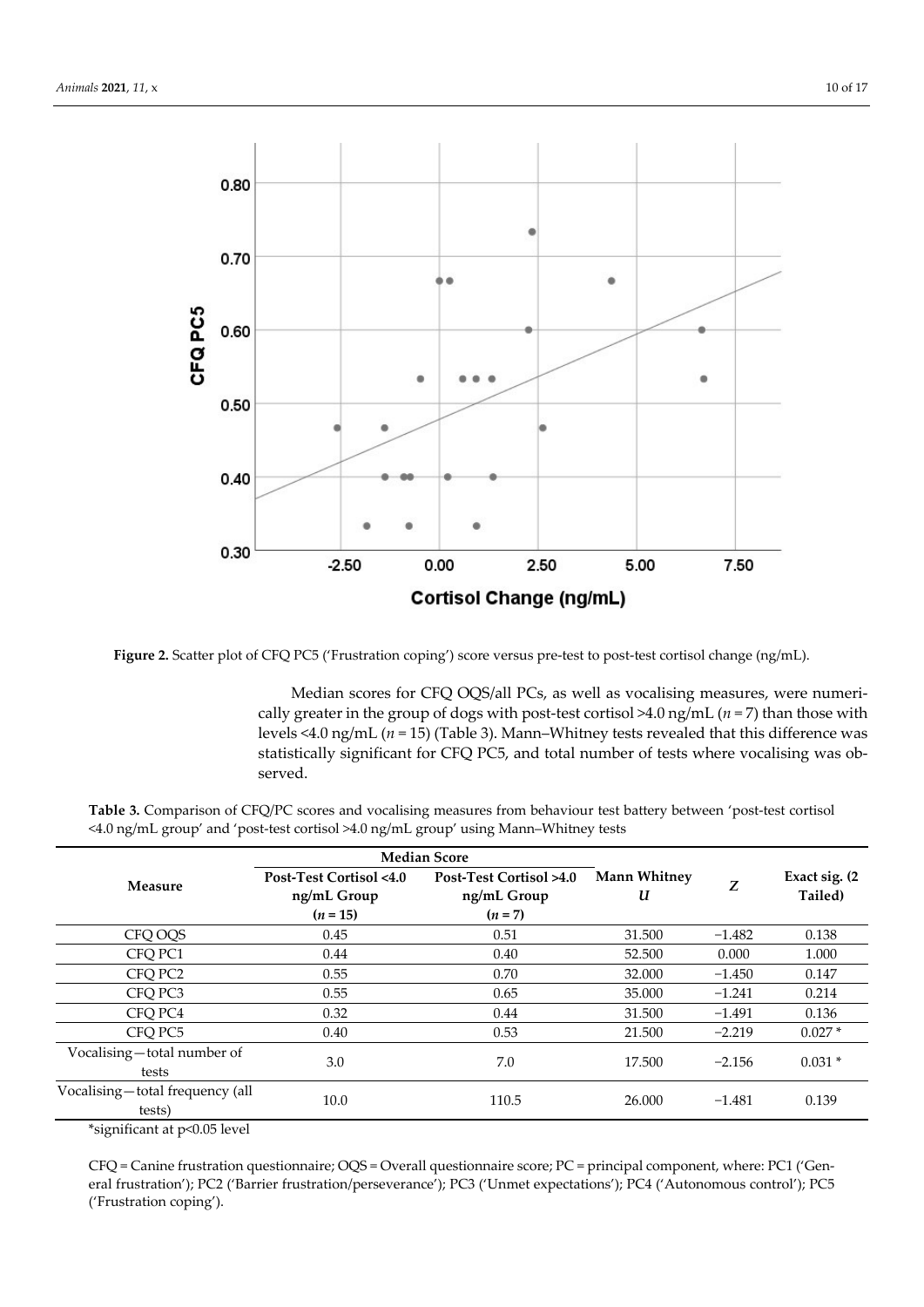## **4. Discussion**

The primary aim of this study was to demonstrate convergent validity between the CFQ and selected behavioural and physiological measures. Most importantly, trait level frustration (CFQ OQS), with the validity of CFQ PC scores examined in the context of other specific behaviours linked to the behaviour test battery. Critical to this is the quality of the behaviour measures. Although a new behaviour test protocol was developed and the test battery in itself had not been previously validated, the tests involved were formulated either from already published tests [7,19,20,29], or created based on expert opinion concerning the expression of frustration, and therefore had at least face validity. Interrater reliability (IRR) [32,33] for the measures chosen, which were selected because of their ease of identification, was 'excellent', reinforcing the quality of the behaviour measures. Aggression was not observed in our subjects, and this may reflect the desire for the tests not to be overly taxing for dogs, or, reflects the nature of the subjects chosen. The former may be more likely, since the dogs in the sample were broadly representative of the wider population, and if anything scored higher on certain elements of CFQ (barrier frustration and unmet expectations) compared with the previous McPeake *et al.* [21] paper. Thus, the behaviour tests were probably a relatively low stress challenge that can be easily used in the field. It is also worth noting that aggressive behaviour in frustrating contexts, such as around food, has been shown to have questionable reliability in other contexts [34], so the absence of aggressive behaviour in the test battery may not preclude the exhibition of such behaviour in a more natural context. This, together with recent work by Clay*, et al.* [35], emphasises the value of a psychobiological approach, focusing on evaluating traits such as frustration, fear, and sociability which underlie specific problem behaviours rather than single outcomes, such as food guarding, which may be triggered by diverse stimuli [36]. Owner reported frequency of clearly defined incidences of 'resource guarding' in the home, such as growling, snapping, and biting around food and toys, may be a better potential correlate for examining convergent validity with frustration scores.

The main relationships between CFQ OQS/PCs and behavioural measures are shown in Figure 3. With the exception of PC1 ('General frustration'), at least one expected behavioural correlate was found for each component of the CFQ, supporting the validity of the questionnaire and its principal components. Vocalising has been highlighted as a common sign of frustration in dogs [7,19,20], and so was selected as the key indicator of frustration. Convergent validity was demonstrated between CFQ OQS and both the frequency of vocalising across all tests, as well as the number of tests where vocalising occurred, i.e., dogs with higher CFQ OQS vocalise more frequently, and vocalise in more tests of frustration within the test battery created. However, we did not show its predicted association with PC1 ('General frustration'). In hindsight, this is perhaps not surprising. Although PC1 is described as reflecting 'general frustration', the strongest loading items in the CFQ relate to the frequency of frustration in particular contexts, rather than the intensity of the response (i.e., "my dog becomes frustrated in a large range of situations"; "there are days when my dog seems to become more easily frustrated than others for no apparent reason"; "my dog appears to become frustrated frequently (e.g., at least once daily)"). Such items are less amenable to study from a test battery administered on a single day. Alternative means for assessing the validity of CFQ PC1 scores could include their interpretation alongside owner-kept diaries of frequency and range of situations in which frustrationrelated problems occur, and exploration of fluctuations within these reports. Other behaviours, such as yawning, lip licking, ear posture, and other facial actions, have been used to assess frustration [7,19,20,37,38], but these measures were not used in this study because of the challenge of capturing them reliably.

Considering the secondary hypotheses on the relationship between the PC scores and behaviour, at least one independent behaviour measure concurred with the score of the related PCs. It seems reasonable to conclude that PCs within the CFQ are not only robust, but also reflect real world behaviour changes in the context of frustration. The results for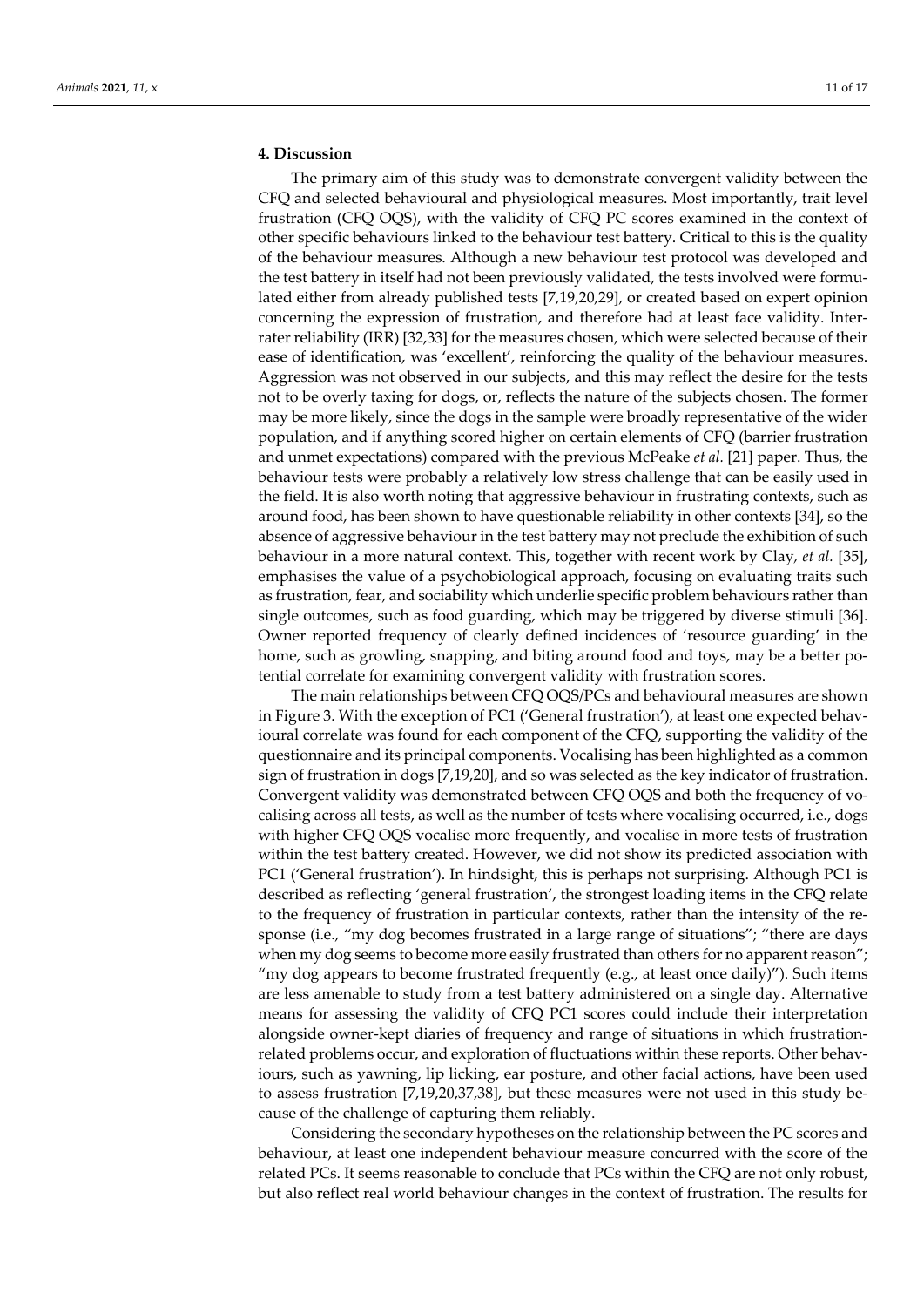PC5, 'frustration coping', were further reinforced by their correlation with salivary cortisol change over the test battery. When considering absolute cortisol levels, whilst there were no associations with pre-test cortisol and CFQ or behavioural test measures (as expected), there was a positive association with post-test cortisol and PC5, 'frustration coping' (Table S13). This is consistent with cortisol levels reflecting the ability to cope with frustration, with absolute post-test levels >4 ng/mL indicating increased arousal/"stress" levels [30,31]. This suggestion is reinforced by the finding that PC5, 'frustration coping' scores and the total number of behaviour tests where vocalising occurred was significantly higher for those dogs with absolute post-test cortisol levels >4 ng/mL, compared to those where post-test cortisol remained below this threshold.



**Figure 3.** Illustration of relationship between Canine Frustration Questionnaire (CFQ) OQS (overall questionnaire score) and PC (principal component) score with selected behaviour test battery measures. Above the dotted line represents CFQ OQS/PC1 testing with behaviour measures from full test battery (represented by green box); below the dotted line represents CFQ PC2-PC5 testing with single behaviour test measures (represented by blue box) The solid line represents a significant positive correlation. Red cross indicates absence of behaviour seen during test therefore no associations tested, and orange box represents proposed behavioural measure not tested.

> A behavioural point of note is one of the parameters used to assess lunging behaviour i.e., greater than 2 lunges. In a novel situation, the motivation to lunge will be affected by both the salience of any potential resource to which the animal may wish to gain access, and the dog's obedience training. Thus, a single lunge may be an insensitive measure of frustration; only those subjects lunging on multiple occasions are expressing a quantifiable response to the consequences of a barrier which has been found (through the first lunge) to prevent access to the resource. In this case, the number of lunges beyond an initial response may then be expected to correlate with the level of frustration of the dog. Hence, for this measure in Test 2 (inability to access items), we could only use a subset of subjects, unlike the other behaviour measures in the remaining tests.

> Other variations between these tests, worthy of discussion concern the influence of a handler on the measures of interest. In Test 2a, the dog was tethered on lead to a wall tie out, and a range of toys were out of reach. Frequency of lunging significantly correlated with barrier frustration (PC2) scores; however, vocalising did not. By contrast, in Test 5, the dog was on a lead and held by the experimenter, and withheld from accessing food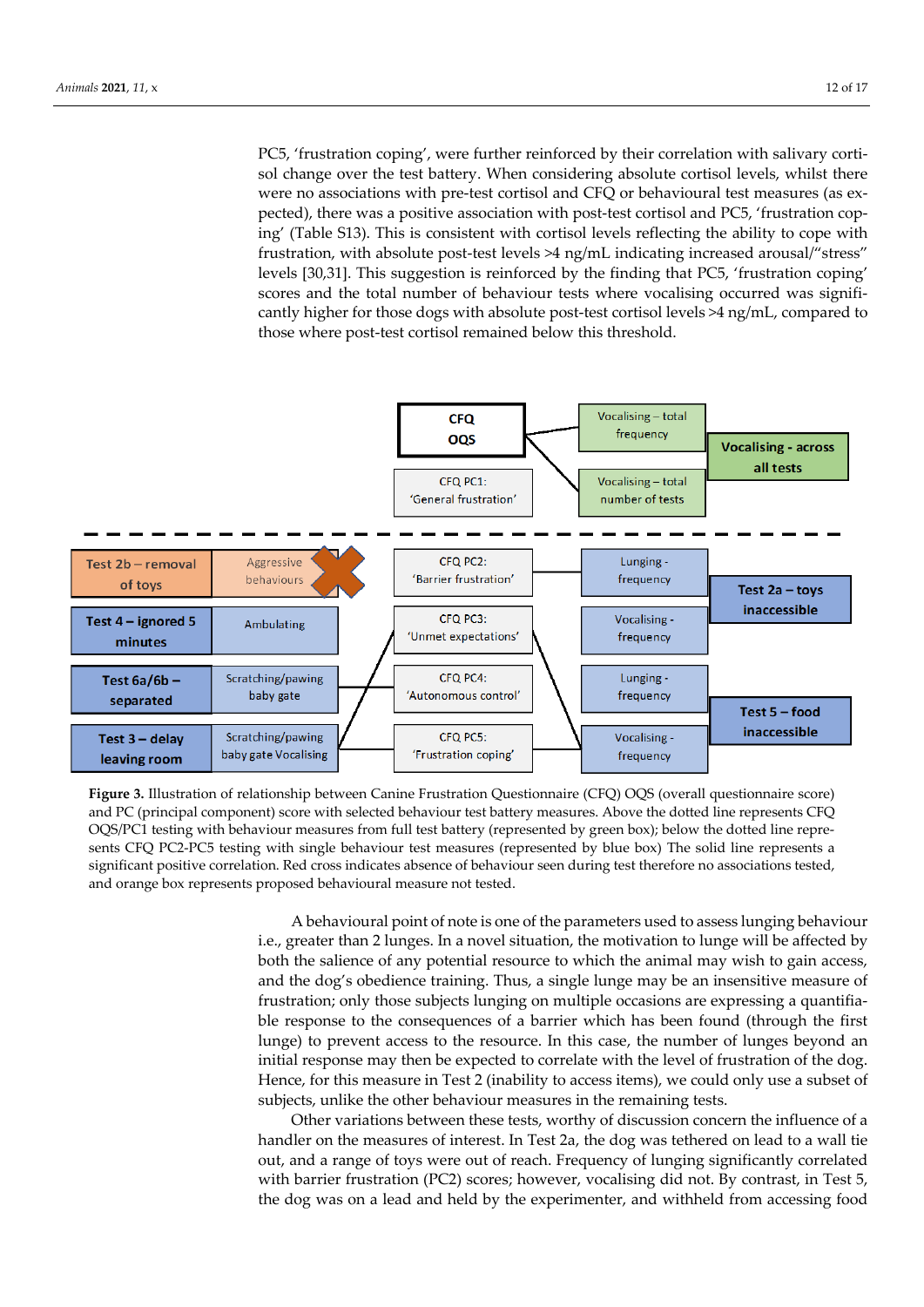thrown out of reach. In this test, frequency of vocalising significantly correlated with Frustration coping (PC5) scores; however, lunging did not. This might reflect an interspecific communicative function of the vocalisation, and the potential expectation of assistance from a handler when present in such contexts [39], with lunging serving as autonomous efforts to resolve the problem. This would offer a parsimonious explanation for both the significant and non-significant associations found in these tests and the current interpretation of the related PCs.

The lack of convergence between some behavioural measures and their proposed CFQ PC does not necessarily reflect a problem with the CFQ. Single behaviour test measures represent a snapshot of behaviour at a given time, and, accordingly, their predictive value has been questioned [40-43], i.e., the problem of predicting a trait from a single incident. By contrast, cumulative behavioural measures across the whole battery of tests (such as those used for vocalisation in this study) provide a result from a range of varied contexts related to the construct of interest, even if they are relatively closely aligned temporally. Such measures should therefore be considered better proxies of frustration tendencies: i.e., consistency in behavioural reactions across contexts [22,40,44].

Given the psychobiological basis to the interpretation of each PC, it was predicted that there would be a degree of discriminant validity in the selected behavioural measures across PCs 2-5 (see Supplementary Material Table S11). This was demonstrated for lunging in Test 2 (inability to access items) and barrier frustration (PC2) scores, and, scratching at the safety/baby gate in Tests 6a/6b (dog left alone) and autonomous control (PC4) scores, i.e., there was an absence of significant correlations with other PCs. However, vocalisation was less test specific and discriminative for both unmet expectation (PC3) and frustration coping (PC5) scores. However, for the latter (PC5), physiological changes (i.e., salivary cortisol change) relating to arousal during the behaviour test battery appear to be most discriminative. The lack of an association between salivary cortisol change and absolute post-test cortisol levels and the OQS suggests that this overall score from the CFQ provides much more than a simple measure of arousal.

While cortisol increase does not allow categorisation of valence of emotion experienced [45], there was convergence between various measures of frustration from the CFQ and behavioural tests and this physiological measure of arousal. This was demonstrated through the following: 1) salivary cortisol change occurred during a carefully designed frustration test battery, and correlated with frustration coping (PC5) scores; 2) dogs with absolute post-test cortisol >4 ng/mL had significantly higher frustration coping (PC5) scores (i.e., less able to cope with frustration); 3) dogs with absolute post-test cortisol >4 ng/mL vocalised in significantly more behaviour tests within the battery.

When assessing the pre-test cortisol levels, 17/39 dogs exceeded the arousal/"stress" threshold of 4 ng/mL threshold [30,31]. There are several potential reasons for this: factors related to the study environment could have played a role in high pre-test cortisol, e.g., fear of the experimenter, owner separation, and being in a novel environment could all be implicated in increasing arousal [46]. However, all dogs were sufficiently motivated to work for food during the study, and were amenable to saliva sampling without restraint, which suggests that significant fear of the experimenter was not the primary cause. Whilst it is possible that some dogs have persistent elevated salivary cortisol levels, it is also likely that insufficient time to relax after travelling, or to habituate to the test room may have contributed to these findings. To overcome this, some studies have assessed baseline cortisol levels at a different time and environment where the dog is calm [30,47]. A limitation of this approach is the potential for a 'ceiling effect'—i.e., on the day of testing, a higher than expected baseline cortisol level immediately before testing could alter the extent to which salivary cortisol levels may change as well as absolute post-test cortisol levels, and the researcher would be unaware [48-50]. This was the rationale for measuring salivary cortisol levels immediately before testing, and excluding the physiological data from those dogs with elevated pre-test cortisol. If this study were to be repeated in the future, it is suggested that the protocol be modified to allow dogs a period of rest following travel,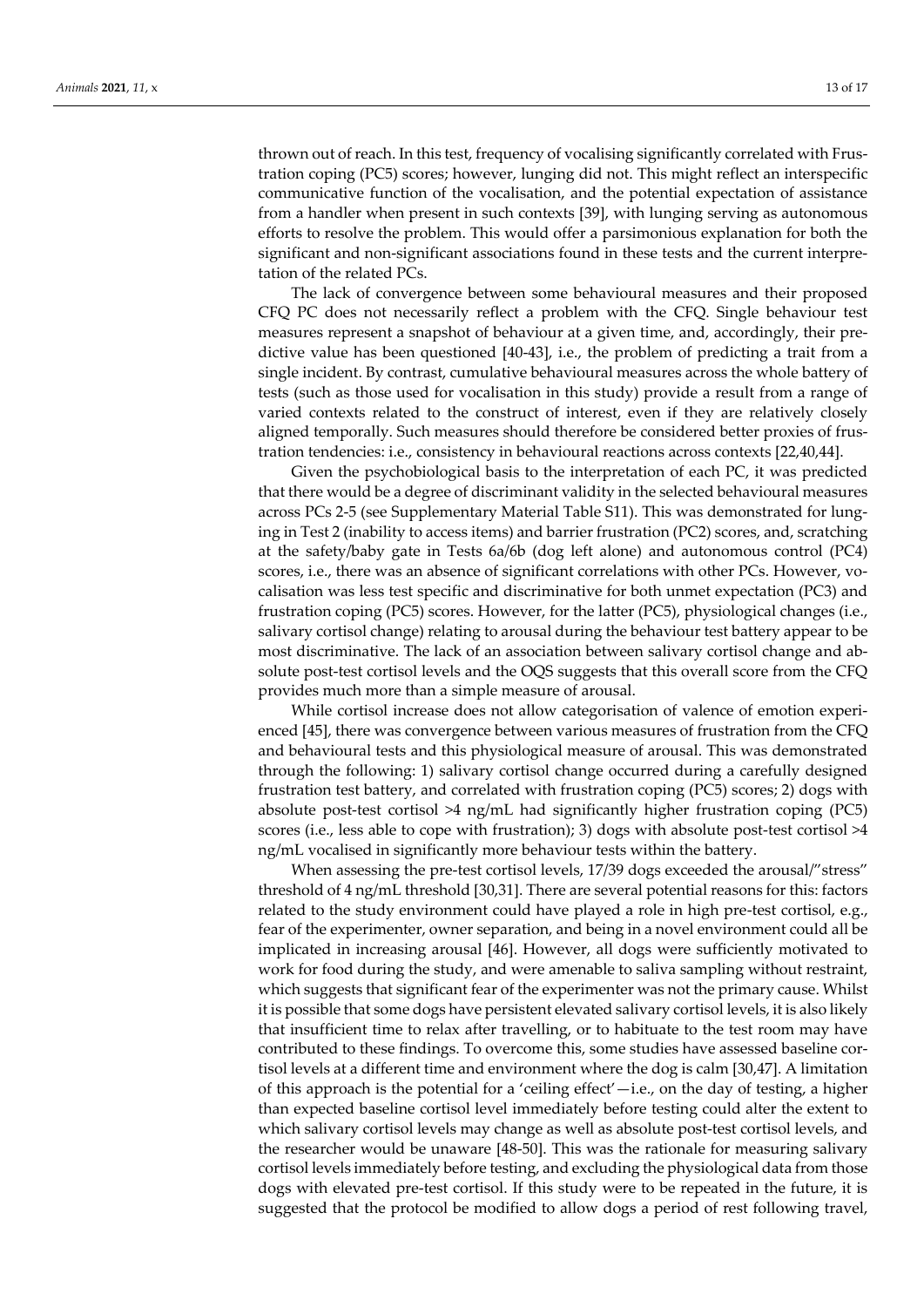and lengthen the period of habituation prior to the test battery, in an attempt to minimise the proportion of dogs with high pre-test cortisol levels. Alternatively, owners could be recruited to attend a range of habituation visits prior to testing, as undertaken by Beerda*, et al.* [51], where dogs were habituated to the test room over two days. Whilst this may reduce the overall novelty of the test room, including interactions with the experimenter, such additional time commitment required from owners may reduce the likelihood of recruiting sufficient subjects for analysis.

## **5. Conclusions**

Convergent and discriminant validity was demonstrated with a range of behavioural test measures and owner report from the CFQ OQS and PC2-5 scores. As expected, associations were demonstrated between CFQ measures and salivary cortisol change during the test battery, providing evidence of convergent validity between the CFQ and this physiological measure of arousal. Overall, the demonstration of convergent validity with owner independent behavioural and physiological measures increases confidence in using the CFQ for the objective quantification of frustration tendencies through owner report.

**Supplementary Materials:** The following are available online a[t www.mdpi.com/xxx/s1,](http://www.mdpi.com/xxx/s1) Figure S1: Behaviour Test Protocol; Table S1: Proposed mapping of behaviour test measures onto CFQ items, for OQS/PC1; Table S2: Proposed mapping of behaviour test measures onto CFQ items, for PC2; Table S3: Proposed mapping of behaviour test measures onto CFQ items for PC3; Table S4: Proposed mapping of behaviour test measures onto CFQ items for PC4; Table S5: Proposed mapping of behaviour test measures onto CFQ items for PC5; Table S6: Counterbalanced test order schedule for Group 1—'odd' group; Table S7: Counterbalanced test order schedule for Group 2—'even' group; Table S8: Intraclass correlation coefficient (ICC) for inter-rater reliability assessment of behavioural measures coded from test footage; Table S9: Comparison of CFQ OQS/PCs between counterbalanced groups using Mann Whitney tests; Table S10: Comparison of key behavioural measures between counterbalanced groups using Mann Whitney tests; Table S11: Spearman's rank order correlations between Canine Frustration Questionnaire (CFQ) principal components (PC) 2 to 5, and paired behavioural measure demonstrating convergent validity; Table S12: Comparison of CFQ OQS/PCs between 'behaviour test group' and 'questionnaire generation group' using Mann Whitney tests; Table S13: Spearman's rank order correlations between CFQ OQS/PCs, vocalising measures from behaviour test battery and cortisol levels (pre-test, post-test and pre-test to post-test change. Video S1: Behaviour test protocol footage.

**Author Contributions:** Conceptualization, K.J.M., L.M.C., H.Z. and D.S.M.; methodology, K.J.M., L.M.C., H.Z. and D.S.M.; formal analysis, K.J.M., L.M.C., H.Z. and D.S.M.; data curation, K.J.M.; writing—original draft preparation, K.J.M.; writing—review and editing, K.J.M., L.M.C., H.Z. and D.S.M.; supervision, L.M.C., H.Z. and D.S.M.; project administration, K.J.M. All authors have read and agreed to the published version of the manuscript.

**Funding:** This research received no external funding.

**Institutional Review Board Statement:** The study was approved by the College of Science Research Ethics Committee, University of Lincoln (reference CoSREC490, 27 November 2018).

**Data Availability Statement:** The data presented in this study are openly available in [https://osf.io/s2mb8/?view\\_only=0ebb6efb240147b2b882b3365623c1af](https://osf.io/s2mb8/?view_only=0ebb6efb240147b2b882b3365623c1af) (accessed on: 10 November 2021).

**Acknowledgments:** We would like to thank the dog owners who volunteered their time (and dogs) through the PetsCanDo database for the behaviour tests; Kate Ellam for her efforts as second coder of the behaviour test footage, and Stefan Millson for his time and expertise in the laboratory processing saliva samples.

**Conflicts of Interest:** The authors declare no conflict of interest.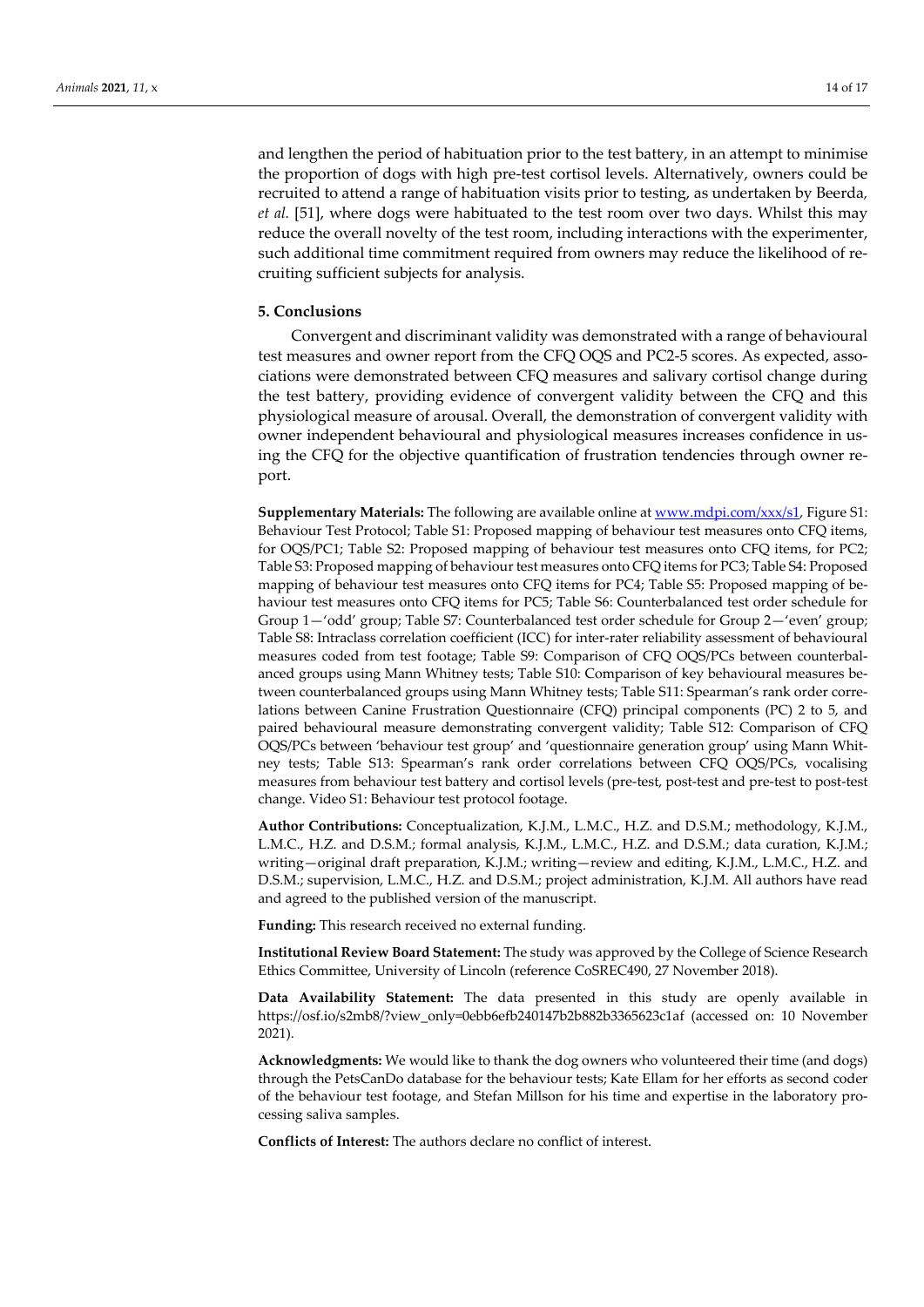## **References**

- 1. Amsel, A. Frustrative nonreward in partial reinforcement and discrimination learning: Some recent history and a theoretical extension. *Psychol. Rev.* **1962**, *69*, 306.
- 2. Panksepp, J. *Affective neuroscience: The foundations of human and animal emotions*; Oxford university press: 2004.
- 3. Amsel, A. *Frustration theory: An analysis of dispositional learning and memory*; Cambridge University Press: 1992.
- 4. Panksepp, J.; Zellner, M.R. Towards a neurobiologically based unified theory of aggression. *REVUE INTERNATIONALE DE PSYCHOLOGIE SOCIALE.* **2004**, *17*, 37-62.
- 5. Panksepp, J.; Biven, L. *The archaeology of mind: Neuroevolutionary origins of human emotions*; WW Norton & Company: 2012.
- 6. Mills, D.S.; Dube, M.B.; Zulch, H. *Stress and pheromonatherapy in small animal clinical behaviour*; John Wiley & Sons: 2012.
- 7. Jakovcevic, A.; Elgier, A.M.; Mustaca, A.E.; Bentosela, M. Frustration behaviors in domestic dogs. *Journal of applied animal welfare science* **2013**, *16*, 19-34.
- 8. Bowen, J.; Heath, S. *Behaviour problems in small animals: practical advice for the veterinary team*; Elsevier Health Sciences: 2005.
- 9. Notari, L. Stress in veterinary behavioural medicine. *BSAVA manual of canine and feline behavioural medicine. Gloucester, UK: British Small Animal Veterinary Association* **2009**, 136-145.
- 10. Amat, M.; Le Brech, S.; Camps, T.; Manteca, X. Separation-Related Problems in Dogs: A Critical Review. *Advances in Small Animal Care* **2020**, *1*, 1-8.
- 11. Lenkei, R.; Gomez, S.A.; Pongrácz, P. Fear vs. frustration–possible factors behind canine separation related behaviour. *Behavioural processes* **2018**, *157*, 115-124.
- 12. de Assis, L.S.; Matos, R.; Pike, T.W.; Burman, O.H.; Mills, D.S. Developing diagnostic frameworks in veterinary behavioral medicine: Disambiguating separation related problems in dogs. *Frontiers in Veterinary Science* **2020**, *6*, 499.
- 13. Lund, J.D.; Jørgensen, M.C. Behaviour patterns and time course of activity in dogs with separation problems. *Applied Animal Behaviour Science* **1999**, *63*, 219-236.
- 14. Landsberg, G.M.; Hunthausen, W.L.; Ackerman, L.J. *Behavior Problems of the Dog and Cat3: Behavior Problems of the Dog and Cat*; Elsevier Health Sciences: 2012.
- 15. Luescher, A. Repetitive and compulsive behavior in dogs and cats. *BSAVA manual of canine and feline behavioural medicine. 2nd ed. Gloucester: British Small Animal Veterinary Association* **2009**, 229-236.
- 16. Spielberger, C. Assessment of anger: The State-Trait Anger Expression Scale. *Advances in personality assessment*  **1983**, *3*, 112-134.
- 17. Jacobs, G.A.; Latham, L.E.; Brown, M.S. Test-retest reliability of the state-trait personality inventory and the anger expression scale. *Anxiety Research* **1988**, *1*, 263-265.
- 18. Harrington, N. The frustration discomfort scale: Development and psychometric properties. *Clinical Psychology & Psychotherapy* **2005**, *12*, 374-387.
- 19. Bentosela, M.; Barrera, G.; Jakovcevic, A.; Elgier, A.M.; Mustaca, A.E. Effect of reinforcement, reinforcer omission and extinction on a communicative response in domestic dogs (Canis familiaris). *Behavioural processes*  **2008**, *78*, 464-469.
- 20. Bentosela, M.; Jakovcevic, A.; Elgier, A.M.; Mustaca, A.E.; Papini, M.R. Incentive contrast in domestic dogs (Canis familiaris). *Journal of Comparative Psychology* **2009**, *123*, 125.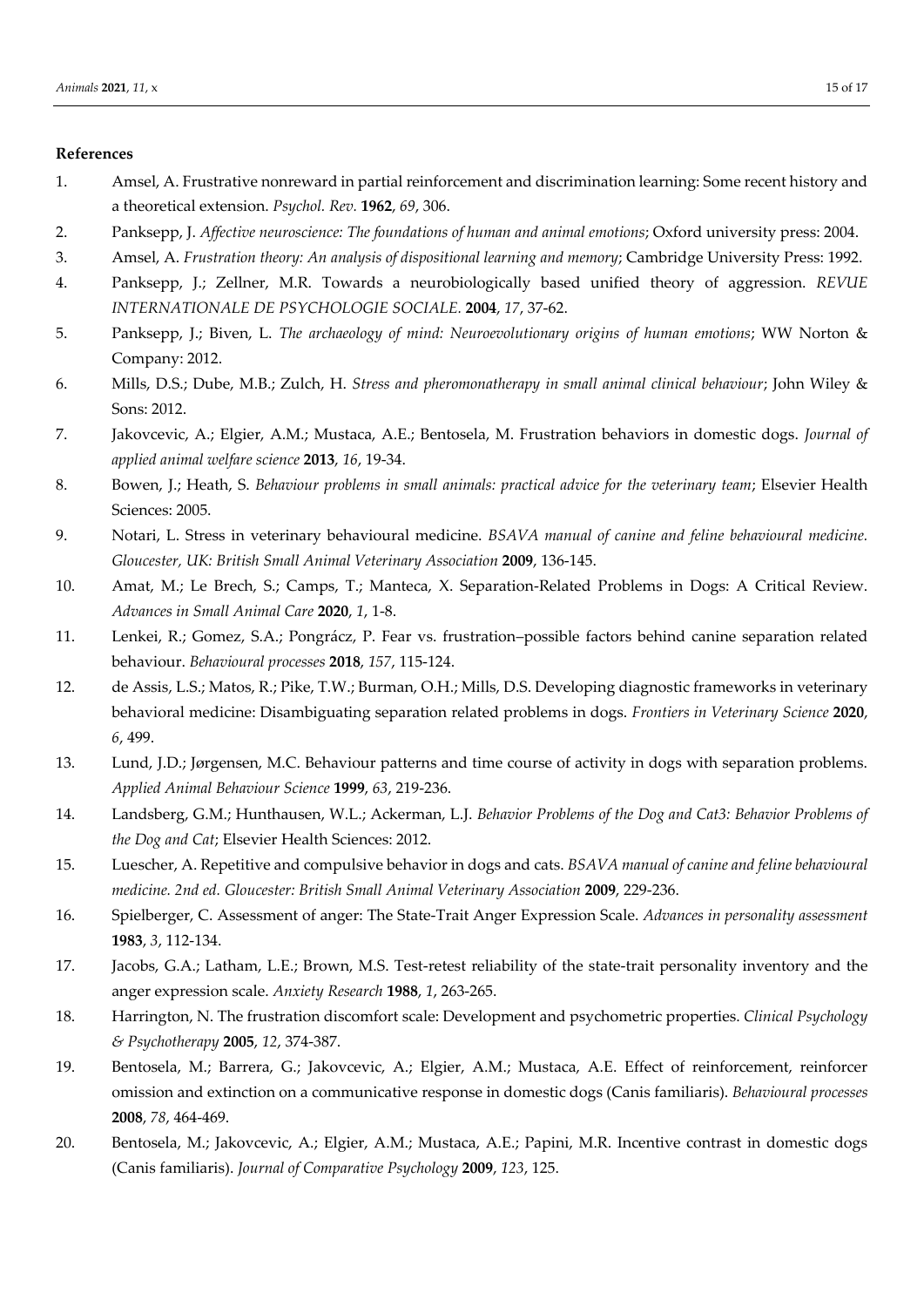- 21. McPeake, K.J.; Collins, L.M.; Zulch, H.; Mills, D.S. The Canine Frustration Questionnaire—Development of a new psychometric tool for measuring frustration in domestic dogs (Canis familiaris). *Frontiers in Veterinary Science* **2019**, *6*, 152.
- 22. Kline, P. *Personality: The psychometric view*; Routledge: 1993.
- 23. Wright, H.F.; Mills, D.S.; Pollux, P.M. Behavioural and physiological correlates of impulsivity in the domestic dog (Canis familiaris). *Physiology & behavior* **2012**, *105*, 676-682.
- 24. Ley, J.M.; Bennett, P.C.; Coleman, G.J. A refinement and validation of the Monash Canine Personality Questionnaire (MCPQ). *Applied Animal Behaviour Science* **2009**, *116*, 220-227.
- 25. Jones, A.C. Development and validation of a dog personality questionnaire. **2008**.
- 26. Posluns, J.A.; Anderson, R.E.; Walsh, C.J. Comparing two canine personality assessments: Convergence of the MCPQ-R and DPQ and consensus between dog owners and dog walkers. *Applied Animal Behaviour Science* **2017**, *188*, 68-76.
- 27. Dreschel, N.A.; Granger, D.A. Physiological and behavioral reactivity to stress in thunderstorm-phobic dogs and their caregivers. *Applied Animal Behaviour Science* **2005**, *95*, 153-168.
- 28. Lensen, R.C.; Moons, C.P.; Diederich, C. Physiological stress reactivity and recovery related to behavioral traits in dogs (Canis familiaris). *PloS one* **2019**, *14*, e0222581.
- 29. Schoening, B. Evaluation and prediction of agonistic behaviour in the domestic dog. University of Bristol, 2006.
- 30. de Carvalho, I.R.; Nunes, T.; de Sousa, L.; Almeida, V. The combined use of salivary cortisol concentrations, heart rate, and respiratory rate for the welfare assessment of dogs involved in AAI programs. *Journal of Veterinary Behavior* **2020**, *36*, 26-33.
- 31. Di Nardo, F.; Anfossi, L.; Ozella, L.; Saccani, A.; Giovannoli, C.; Spano, G.; Baggiani, C. Validation of a qualitative immunochromatographic test for the noninvasive assessment of stress in dogs. *Journal of Chromatography B* **2016**, *1028*, 192-198.
- 32. Koo, T.K.; Li, M.Y. A guideline of selecting and reporting intraclass correlation coefficients for reliability research. *Journal of chiropractic medicine* **2016**, *15*, 155-163.
- 33. Hallgren, K.A. Computing inter-rater reliability for observational data: an overview and tutorial. *Tutorials in quantitative methods for psychology* **2012**, *8*, 23.
- 34. Marder, A.R.; Shabelansky, A.; Patronek, G.J.; Dowling-Guyer, S.; D'Arpino, S.S. Food-related aggression in shelter dogs: A comparison of behavior identified by a behavior evaluation in the shelter and owner reports after adoption. *Applied animal behaviour science* **2013**, *148*, 150-156.
- 35. Clay, L.; Paterson, M.; Bennett, P.; Perry, G.; Phillips, C.C. Do Behaviour Assessments in a Shelter Predict the Behaviour of Dogs Post-Adoption? *Animals* **2020**, *10*, 1225.
- 36. Mills, D.; Ewbank, R. ISAE, ethology and the veterinary profession. In *Animals and us: 50 years and more of applied ethology*; Wageningen Academic Publishers: 2016; pp. 966-981.
- 37. Caeiro, C.; Guo, K.; Mills, D. Dogs and humans respond to emotionally competent stimuli by producing different facial actions. *Scientific reports* **2017**, *7*, 1-11.
- 38. Bremhorst, A.; Sutter, N.A.; Würbel, H.; Mills, D.S.; Riemer, S. Differences in facial expressions during positive anticipation and frustration in dogs awaiting a reward. *Scientific Reports* **2019**, *9*, 1-13.
- 39. Miklósi, Á.; Kubinyi, E.; Topál, J.; Gácsi, M.; Virányi, Z.; Csányi, V. A simple reason for a big difference: wolves do not look back at humans, but dogs do. *Current biology* **2003**, *13*, 763-766.
- 40. Patronek, G.J.; Bradley, J. No better than flipping a coin: Reconsidering canine behavior evaluations in animal shelters. *Journal of Veterinary Behavior* **2016**, *15*, 66-77.